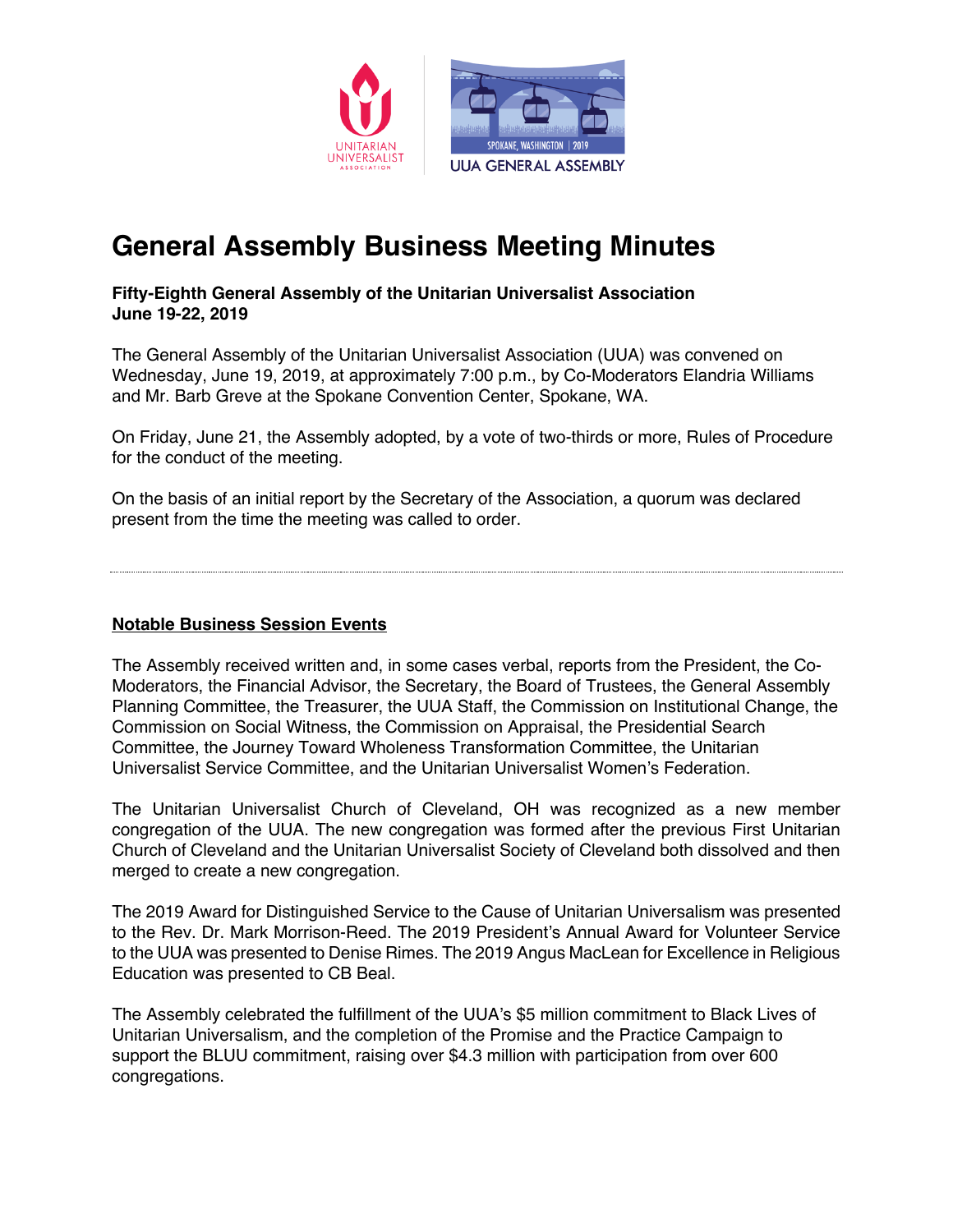## **Consent Agenda**

Co-Moderators Greve and Williams proposed the following business items be combined to form a single consent agenda motion. The Assembly admitted the consent agenda motion by a majority vote, and adopted the consent agenda by a vote of two-thirds or more.

*Note - Underlining indicates insertion; [brackets] indicate deletion.*

## **I. Full Ministerial Fellowship**

#### **Section 5.11. Board of Review.**

(a) Members. The Board of Review shall consist of eight members, as follows:

- (1) Three members who are ministers, each of whom at the time of election is in [final] full ministerial fellowship with the Association and has held such fellowship continuously for the preceding seven years; and
- (2) One member who is a Credentialed Religious Educator Master Level; and
- (3) Four members who are not ministers or credentialed religious educators, each of whom at the time of election is a member of a certified member congregation and has been a member of one or more such congregations for not less than three years as an officer or a member of the governing bodies of one or more such congregations.

#### **Section 7.6. Ministerial Fellowship Committee.**

The Ministerial Fellowship Committee shall consist of no fewer than fourteen members as follows:

(a) at least six members who are not ministers appointed by the Board; and

(b) at least eight members who are ministers in [final] <u>full</u> fellowship with the Association, four appointed by the Unitarian Universalist Ministers Association and the remainder by the Board.

#### **Section 11.5. Termination of Fellowship and Administrative Suspension.**

The fellowship of a minister may be terminated by the Ministerial Fellowship Committee for unbecoming conduct, incompetence or other specified cause. [Final] Full fellowship may be terminated only after notice by the Committee and opportunity for a Fellowship Review before the Committee. During an investigation or the pendency of a complaint, the Ministerial Fellowship Committee may suspend a minister until a final determination can be made on the minister's fellowship status.

#### **Section 11.7. Appeal.**

A minister in [final] *full ministerial fellowship whose fellowship is terminated may appeal the* determination of the Ministerial Fellowship Committee to the Board of Review. The Board of Review shall have exclusive jurisdiction to hear and decide such appeals. No other appeal shall be allowed from any decision of the Ministerial Fellowship Committee

#### **II. Committee Membership**

**Section 5.2. Election and Appointment.**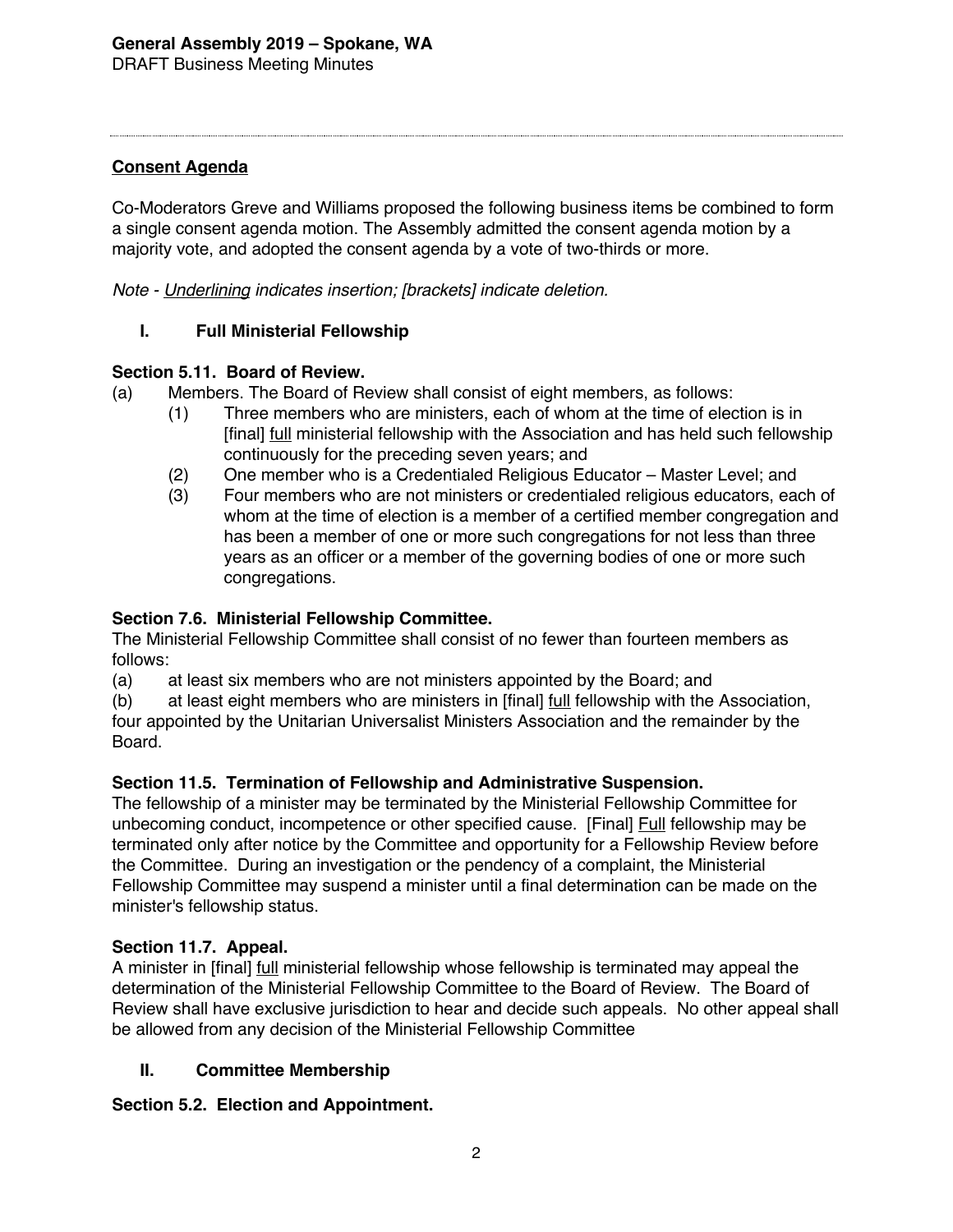DRAFT Business Meeting Minutes

(a) Elected members. Elected members of all standing committees of the Association shall take office at the close of the General Assembly at which they are elected and shall serve until their successors are elected and qualified, except as otherwise provided herein.

(b) Appointed members. The terms of any appointed members of standing committees of the Association shall begin at the close of the regular General Assembly [in odd-numbered years]. The Board of Trustees shall make each appointment no later than 120 days after the beginning of the term. Appointed members shall take office upon the effective date of their appointments and shall serve until their successors are appointed and qualified, except as otherwise provided herein.

## **IV. Voting and Ballot Procedures**

## **Section 9.10. Conduct of Elections at Large.**

- (a) Election by Ballot. Voting shall be by [written or electronic] ballot, except that if only one person has been validly nominated for [each] an elective position at large the persons so nominated shall be declared elected and no [ballots] voting shall be required. Delegates will have access to electronic voting onsite at General Assembly or remotely, as described in Section 9.10(d), or by mail ballot as described in Section 9.10(c).
- (b) [Persons Entitled to Vote] Eligible Voters. [Ballots] Votes shall be cast only by accredited delegates from certified member congregations and certified associate member organizations to the regular General Assembly at which the election is held and by trustees. No person shall cast more than one [ballot] vote.
- (c) [Absentee Voting] Mail Ballots. [Those entitled to cast ballots in an election] Accredited delegates may cast their ballots [electronically or] as paper ballots by mail, if they request to do so. Mail ballots can be requested through the Secretary, and [. Absentee ballots] shall be [mailed] requested at least forty-five days prior to the General Assembly at which the election is being held. [An absentee] A mail ballot that is [mailed] returned must be received by the Secretary [not less than seven calendar days] by the last business day before the close of voting at General Assembly in order to be counted. [An absentee ballot that is transmitted electronically must be received by the Secretary prior to the closing of voting at the GA location. The closing date and time shall be designated in the General Assembly meeting announcement.]
- (d) Electronic Voting. Accredited delegates may vote electronically either onsite at General Assembly or remotely. The Secretary shall designate the electronic voting period in the General Assembly meeting announcement and may add more time if justified. Electronic voting systems must be auditable, accessible, and secure.

# **Section 9.11. Counting of Ballots.**

(a) [For the position of President, Moderator, Financial Advisor, or Trustee. If there are no more than two duly nominated candidates for a position, the candidate receiving the greater number of votes is elected; provided, however, that (i) in construing the foregoing with respect to Trustee positions, each Trustee position number shall be considered a separate elective position; and (ii) in construing this section, a duly nominated candidate for the position of Moderator may consist of more than one person. If there are more than two duly nominated candidates for a position, the ballot shall be designed to permit the designation of first, second, third, etc., choice. If no candidate receives a majority of the first-choice votes cast, the candidate receiving the lowest firstchoice vote shall be eliminated and the ballots cast for such candidate shall be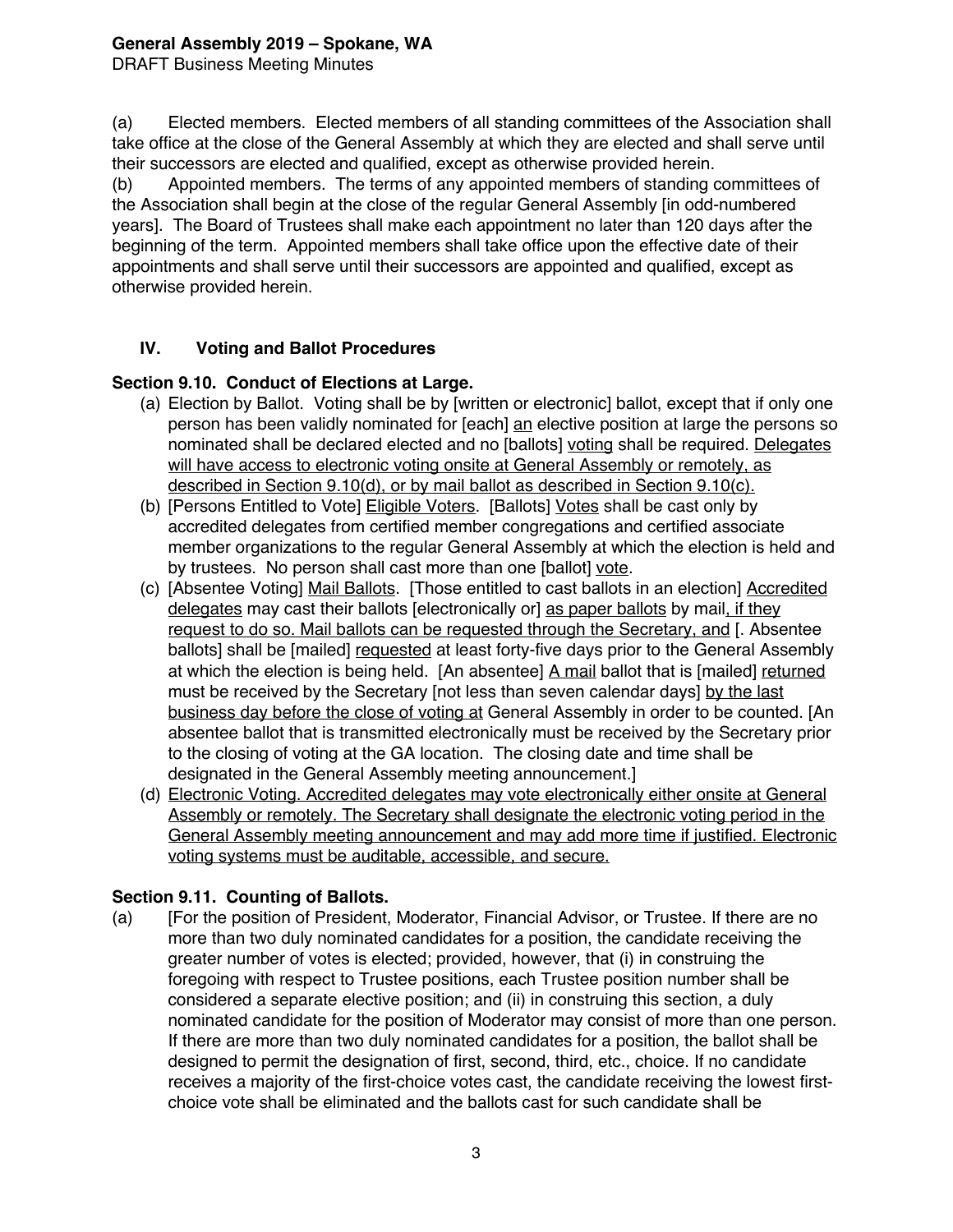DRAFT Business Meeting Minutes

redistributed in accordance with the second choice indicated thereon. This process shall be repeated until one candidate receives a majority of all votes cast or until only two candidates remain, at which time the one receiving the greater number of votes is elected.] Singular Positions. If there is more than one duly nominated candidate for a single position, not including the candidates for the position of Moderator and President, the candidate receiving the greater number of votes is elected.

- (b) [For Other Elective Positions] Multiple Positions of the Same Kind. [If there is one elective position at large to be filled, the candidate receiving the greatest number of votes is elected.] If there is more than one such elective position of the same kind to be filled, the candidates respectively receiving the greatest number of votes are elected.
- (c) Moderator and President Voting. For the positions of Moderator and President, if there are two duly nominated candidates, the candidate receiving the greater number of votes will be elected. If there are more than two duly nominated candidates, a ranked vote will be held in which voters indicate their ranked choices for candidates. If no candidate receives a majority of the first-choice votes cast, the candidate receiving the lowest firstchoice vote shall be eliminated and the ballots cast for such candidate shall be redistributed in accordance with the second choice indicated thereon. This process shall be repeated until one candidate receives a majority of all votes cast or until only two candidates remain, at which time the one receiving the greater number of votes is elected.

## **Rule G-9.11.1. Tie Vote-Elected [Committee] Position.**

If a tie vote occurs in filling an elected [committee] position when only one person is to be elected and when ranked voting is not being used, or occurs in filling a slate when the slate cannot be completed without resolving the tie, then a candidate or candidates shall be eliminated by random draw to determine the winner [as soon as possible before the final adjournment of the General Assembly involved, additional ballots shall be cast by those present and entitled to vote, except that initially the Moderator shall not vote. The additional ballots shall contain only the names of the candidates who are tied. These ballots shall be counted along with a recounting of the ballots cast for the tied candidates by absentee ballots, and the result of the foregoing procedures shall determine the election, unless there is still a tie, in which case the Moderator shall then cast a ballot to resolve it].

## **Rule G-9.11.2. Tie Vote-Ranked Voting[Moderator].**

If the tie involves the election of a Moderator, the proceedings to resolve the tie shall be presided over by the Secretary of the Association who, in all matters involving the resolutions of the tie, shall have the rights and duties of the Moderator.] Should there be a tie for the fewest number of first preference votes, including absentee ballots, then among these, the candidate with the fewest number of second preference votes shall be eliminated. Should a tie persist, the procedure shall continue with third preference votes, et cetera. Should a tie still persist, the candidate with the fewest number of original first preference votes, shall be eliminated. Should a tie still persist, the procedures shall continue with original second preference votes, et cetera. Should a tie still persist, a candidate shall be eliminated by random draw.

## **[Rule G-9.11.3. Tie Vote-President, Moderator, Financial Advisor, or Trustee.**

If, in the election of a President, Moderator, Financial Advisor, or Trustee, in any particular counting of the preferential ballots, including absentee ballots, there is a tie vote among candidates having the least number of votes, then each such tied candidate shall be eliminated, and in the next counting, the ballots accumulated for said candidate shall be redistributed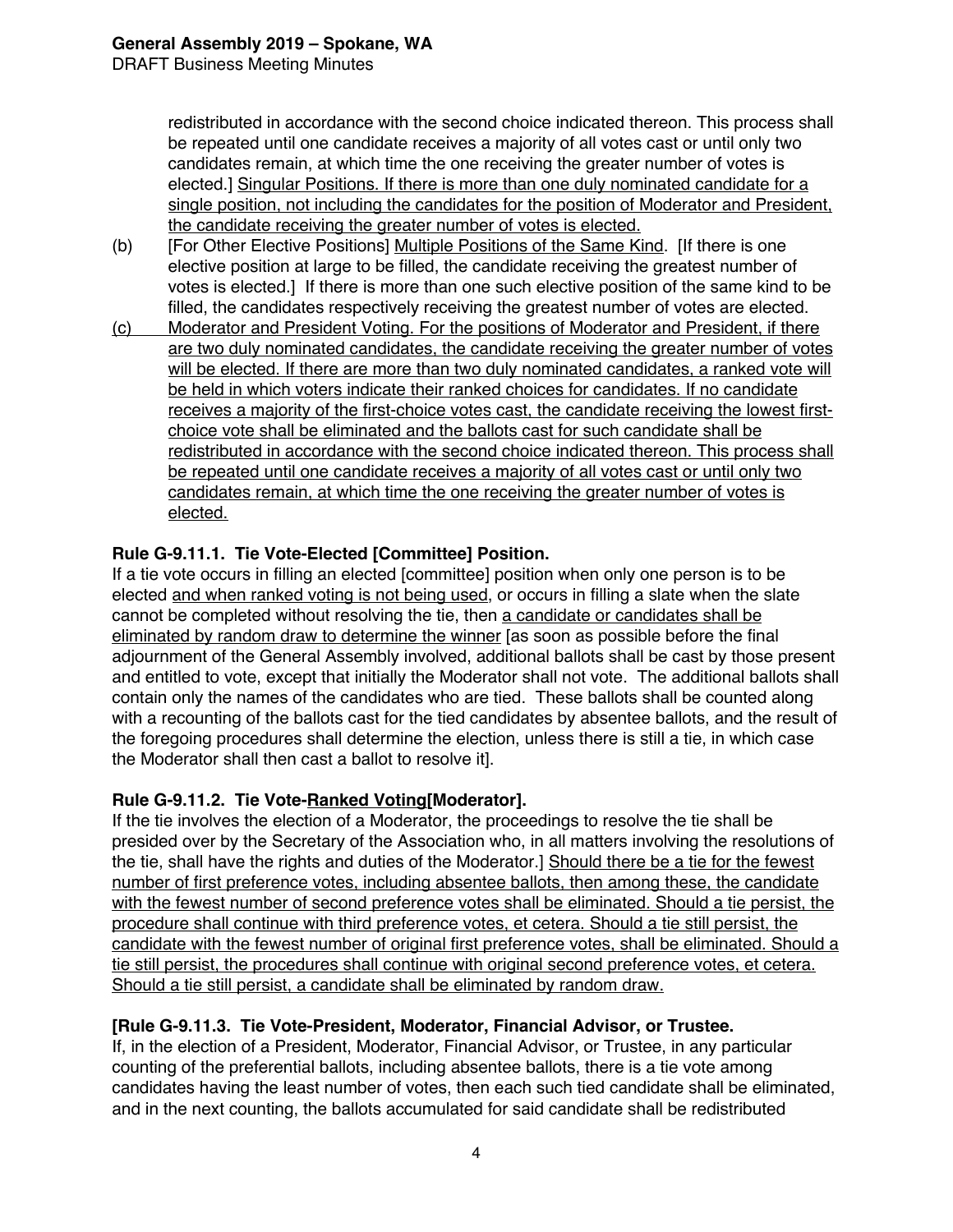DRAFT Business Meeting Minutes

among the remaining candidates on the basis of the highest effective preferences marked on all the ballots that have been cast. However, if in this process, such elimination leaves only a single candidate who in that counting still does not have a majority of the counted votes, or if only two candidates remain in the contest and they are tied, then there shall be as many run-off election procedures, conducted under the provision of Rule G-9.11.1, as are necessary to result in the election of a President, Moderator, Financial Advisor, or Trustee by at least a majority of the votes cast.]

## **Rule G-9.13.1. Election Preparation [and Mailing of Ballot].**

Unless no [ballot] voting is required according to Section 9.9(a), prior to each regular General Assembly at which an election is to be held, the Secretary shall prepare the voting system and ballots [upon] which shall [appear] include the names of all [persons] candidates who have been nominated for office in accordance with these Bylaws and whose nomination is contested by at least one other candidate. [One such ballot] Voting instructions shall be sent with each credential [card] issued by the Secretary.

## **Rule G-9.13.2. Order of Candidate Names [on Ballot].**

[On all ballots used i] In elections held by the Association, the order of names shall be determined [by the drawing of lots done] by the Secretary [and witnessed by two other persons]; provided, however, that the order of names for elections to the Board of Trustees, other than Youth trustee, shall be by Board position number first, and then as determined above. For electronic voting, candidates shall be listed in random order for each separate ballot [The Secretary shall certify the results of the drawing of lots, the certificate shall be attested by the witnesses, and the certificate shall be filed in the Secretary's office. This Rule shall be printed on all official ballots or on the instructions accompanying them].

#### **Rule G-9.13.3. Write-ins Prohibited.**

In any election, the use of stickers or the writing in of the name of any person [on a ballot] shall not be permitted and no vote so attempted shall be counted.

#### **Rule G-9.13.4. [Absentee] Mail Ballots.**

A mailed [absentee] paper ballot shall be counted only if accompanied by [the signed and certified ballot stub of the] a valid credential [card] of the person casting the ballot. [An electronic absentee ballot shall be counted only if the delegate has complied with established secure voting protocols.]

#### **Rule G-9.13.5. [Balloting] Voting at General Assembly.**

A person shall be qualified to [cast a ballot] vote at General Assembly only if that person presents to the Secretary of the Association or those employed by them a valid credential [properly certified ballot stub] plus a badge issued to that person and containing the same name as the name on the credential [ballot stub. An electronic ballot shall be counted only if the delegate has complied with established secure voting protocols].

**Action on Bylaw Amendments.** The Assembly adopted by a vote of two-thirds or more the following proposed amendments to the bylaws so as to read as follows:

*Note - Underlining indicates insertion; [brackets] indicate deletion.*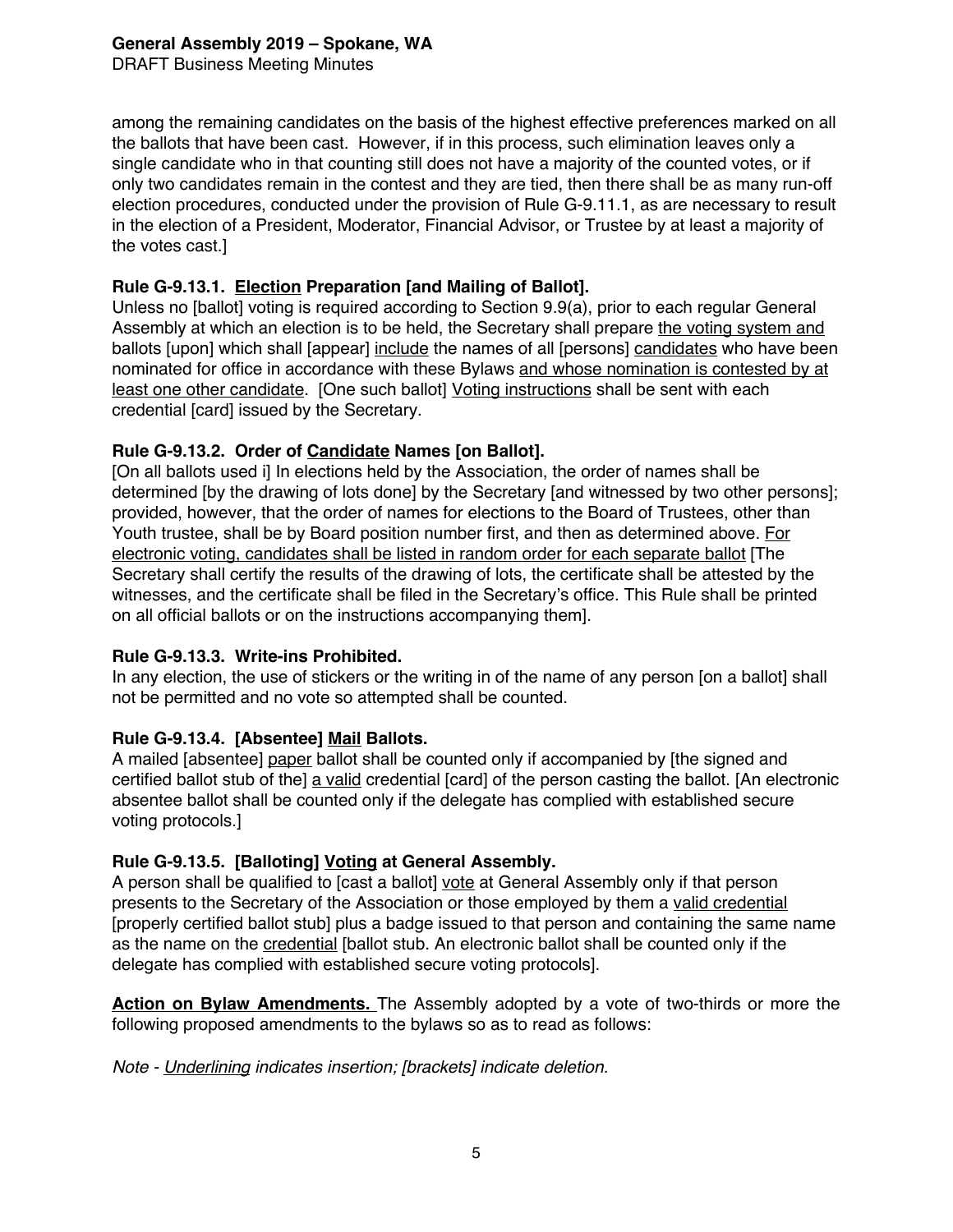DRAFT Business Meeting Minutes

# **I. Board Authority for Elections**

## **Section 9.9. Supervision of Elections.**

The Secretary shall supervise all elections for elective positions at large. The Secretary may appoint a committee of tellers to count ballots and perform other routine duties. The Secretary shall decide any question arising during such an election concerning:

- (a) the interpretation of any provision of these Bylaws or of Rules made hereunder relating to election procedures;
- (b) any procedural problem relating to the election which is not covered by these Bylaws or by the Rules; or
- (c) the interpretation of the intent of a voter in marking the ballot. [The Secretary's decision shall be final.] The decision of the Secretary may be changed by a two-thirds vote of the Board of Trustees. The Secretary shall remain neutral in the election and shall not engage in electioneering, except for advocacy of their own candidacy for offices for which they are nominated.

## **II. Preliminary Fellowship**

## **Section 11.3. Admission to Fellowship.**

A minister may be admitted to fellowship by the Ministerial Fellowship Committee upon complying with the requirements of these Bylaws and the rules, policies, procedures and requests of the Committee. A minister who is admitted to fellowship shall be admitted to preliminary fellowship for a period [of at least three years, be evaluated in ministry, and may thereafter be admitted to final fellowship] that allows the Committee to evaluate ministry, and may thereafter be admitted to full fellowship. The term of preliminary fellowship shall be defined in the rules of the Committee.

## **III. Nomination by Petition**

#### **Section 9.6. Nomination by Petition.**

For Moderator and President. A nomination for the office of Moderator or President, for a regular or special election, may be by petition signed by no fewer than [twenty-five] fifty certified member congregations, including at least one congregation from three of the regions of the Association. A certified member congregation may authorize the signing of a petition only by vote of its governing board or by vote at a duly called meeting of its members. Such a petition shall be filed with the Secretary of the Association, only in such form as the Secretary may prescribe, not later than February 1 of the year of the election and not earlier than the preceding March 1.

**Action on Business Resolution – Ballou-Channing District Merger.** The Assembly adopted by a vote of two-thirds or more the following Business Resolution:

RESOLVED: That, in accordance with the recommendation of the Board of Trustees, the members of the Unitarian Universalist Association do hereby authorize and approve the merger of the Ballou Channing District of the Unitarian Universalist Association, Incorporated ("BCD") with and into the Unitarian Universalist Association ( the "UUA"), with the UUA as the surviving entity in such merger (the "Merger"), after which BCD will cease to exist as a separate entity,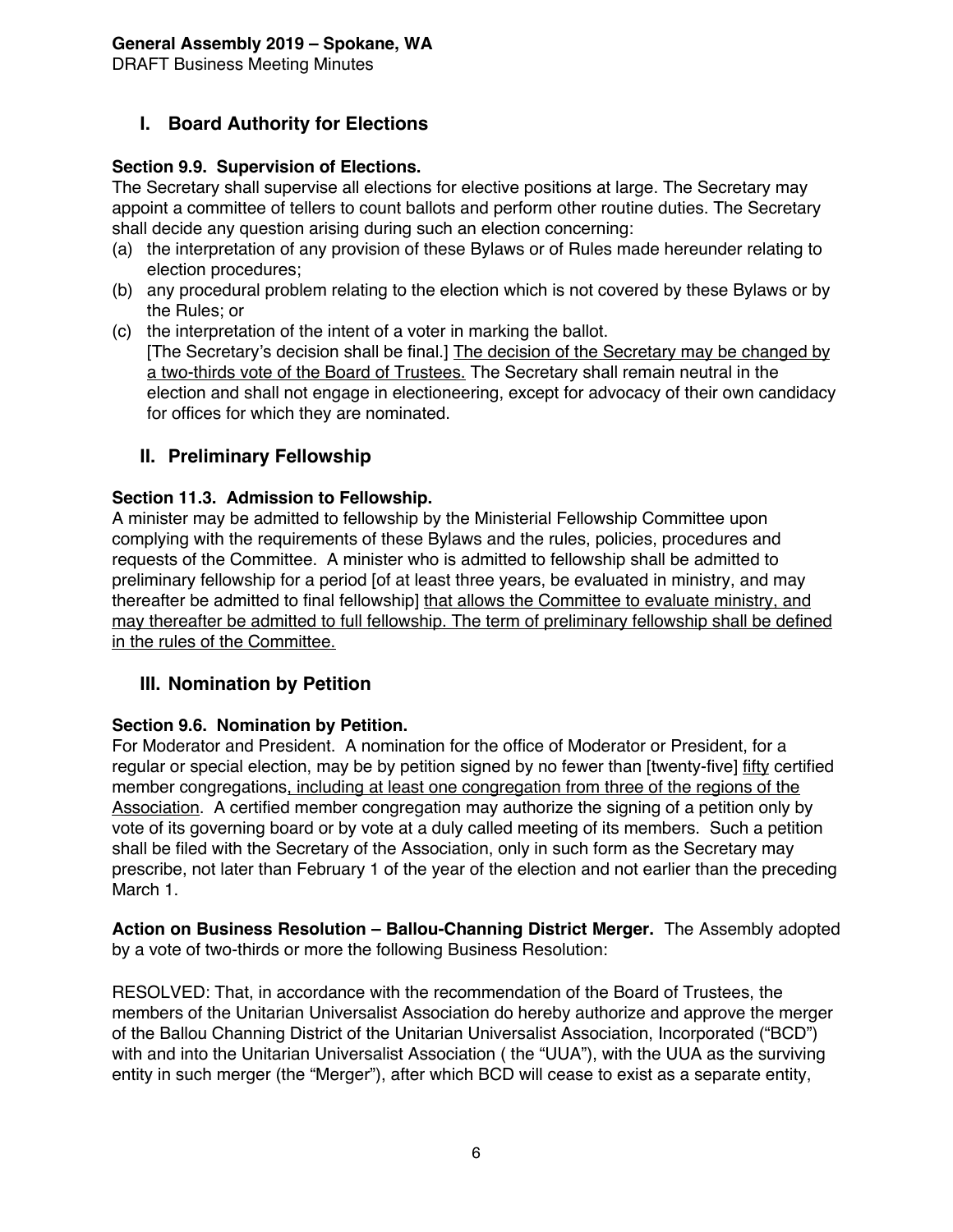DRAFT Business Meeting Minutes

and adopt the merger agreement relating to such Merger as previously approved and authorized by the Board of Trustees.

#### **Actions of Immediate Witness**

The Assembly affirmed by a vote of two-thirds or more the following three Actions of Immediate Witness:

## **Build the Movement for a Green New Deal**

WHEREAS, the Green New Deal manifests key UU values — animating both "the interdependent web of all existence of which we are a part" and "justice, equity, and compassion in human relations";

WHEREAS, the vision of the Green New Deal will require in-depth organizing and generational dedication to overcome powerful interests that disregard the scientific consensus that massive disruption lies ahead if humanity does not take prompt action to mitigate the escalating climate emergency;

WHEREAS, our earth has already warmed approximately 1°C, and natural disasters such as flooding, droughts, wildfires, hurricanes, and species die-off, are occurring more frequently as carbon emissions from fossil fuels are now activating powerful feedback loops in the air, oceans, and on land;

WHEREAS, many natural resources, such as fisheries, forests, agricultural lands, fresh water, and minerals, are being degraded or wasted by continued global economic and population growth; and

WHEREAS, social and political stress from escalating economic and political failure is undermining popular support for democracy and human rights, especially where short-sighted economic pursuits have prevailed over equity and compassion and concern for our Earth;

THEREFORE, BE IT RESOLVED that the Unitarian Universalist Association, its congregations, and their members are urged to:

Continue educating themselves on the accelerating threats to the ecosystems and natural resources that feed and sustain our global civilization, and promote a compassionate national conversation to head off worst-case scenarios;

Prepare our youth to confront the future through religious education and other programs grounded in science that inspire hope, courage and practical collective action;

Develop a new morality, rebuilding our political and economic structures to prioritize the well-being of future generations**,** grounded in sustainability, while supporting today's overstressed communities with productive employment, affordable housing and health care, public transportation and education, and other universal benefits;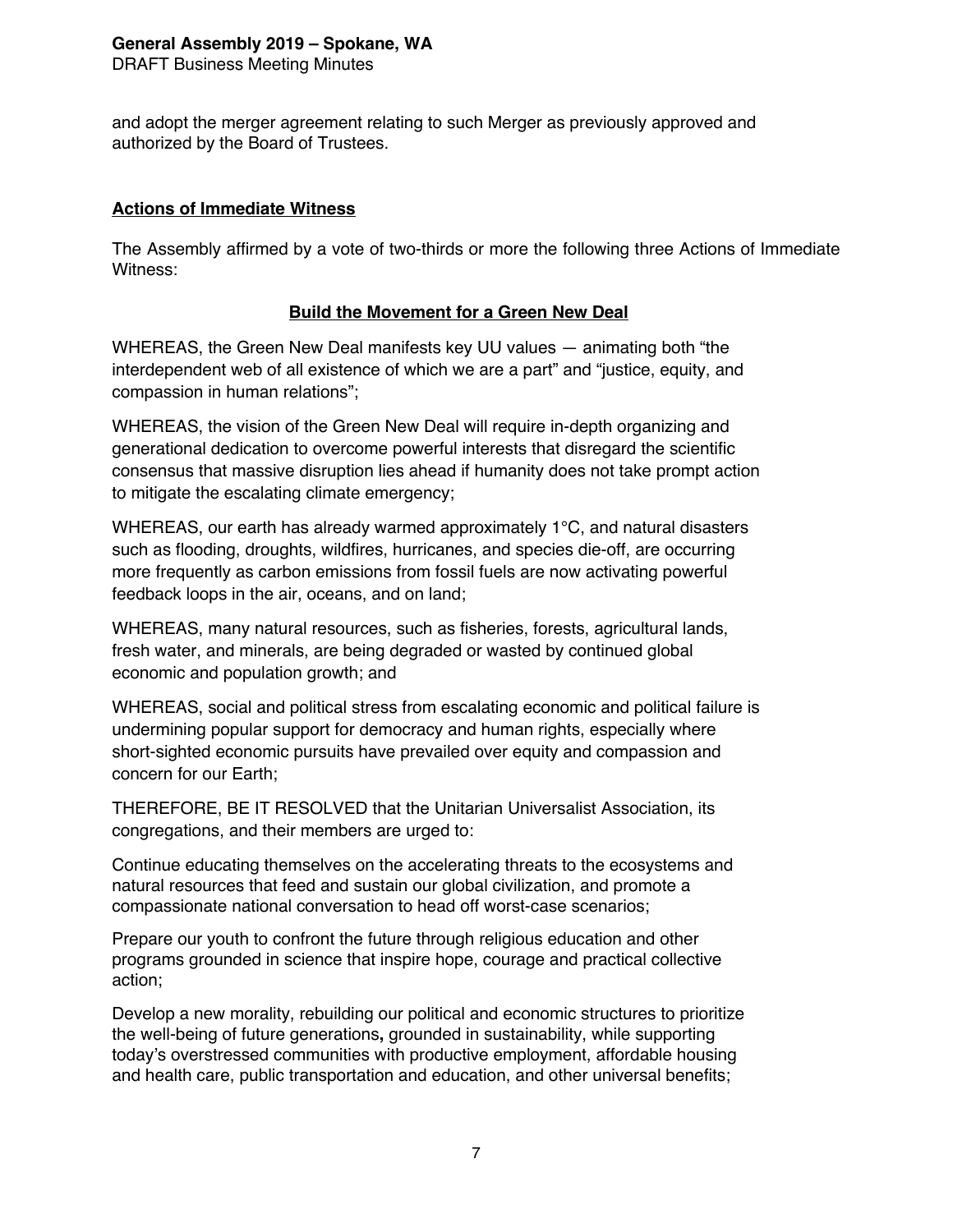DRAFT Business Meeting Minutes

Ready themselves for the alarming economic challenges ahead as nature's limits-togrowth severely impact vulnerable populations and sectors such as heavy industry, aviation, and global transport, which are ill-suited for renewable energy;

Invest in regenerative agriculture and research and development in diverse technologies to economically extract carbon from air and water for productive purposes, while phasing out fossil fuels;

Network with UU state action networks, national groups like UUJEC, UUMFE, and UUSJ, or sign up at www.createclimatejustice.net. Participate in the Sept. 15-17, 2019, conference in Washington, DC, on a Green New Deal (www.uujec.com/gndconference);

Form alliances with local groups working on aspects of a Green New Deal or national supporters like The Sunrise Movement, Extinction Rebellion, 350.org, The Sierra Club, Friends of the Earth, We Are Still In, and Citizens Climate Lobby;

Obtain background information on the Green New Deal from groups like The Post Carbon Institute, Data for Progress, Inside Climate News, Peoples Policy Project, Oil Change International;

Organize congregational projects that align with the Green New Deal; and

Actively support the development of federal legislation to implement the Green New Deal as envisioned in H.Res. 109.

## **Protect the Rights of Immigrants and Asylum Seekers**

WHEREAS, the current administration of the United States government has systematically and officially prevented immigrants and asylum seekers from crossing the United States' southern border;

WHEREAS, U.S. Government agents have illegally incarcerated immigrants lawfully seeking asylum;

WHEREAS, long term alien residents have been incarcerated without legal proceedings;

WHEREAS, families of U.S. citizens have been broken up by these unjust actions;

WHEREAS, immigrant children have been forcibly taken from their parents and detained indefinitely; and

WHEREAS, parents have been deported without their children;

THEREFORE, BE IT RESOLVED: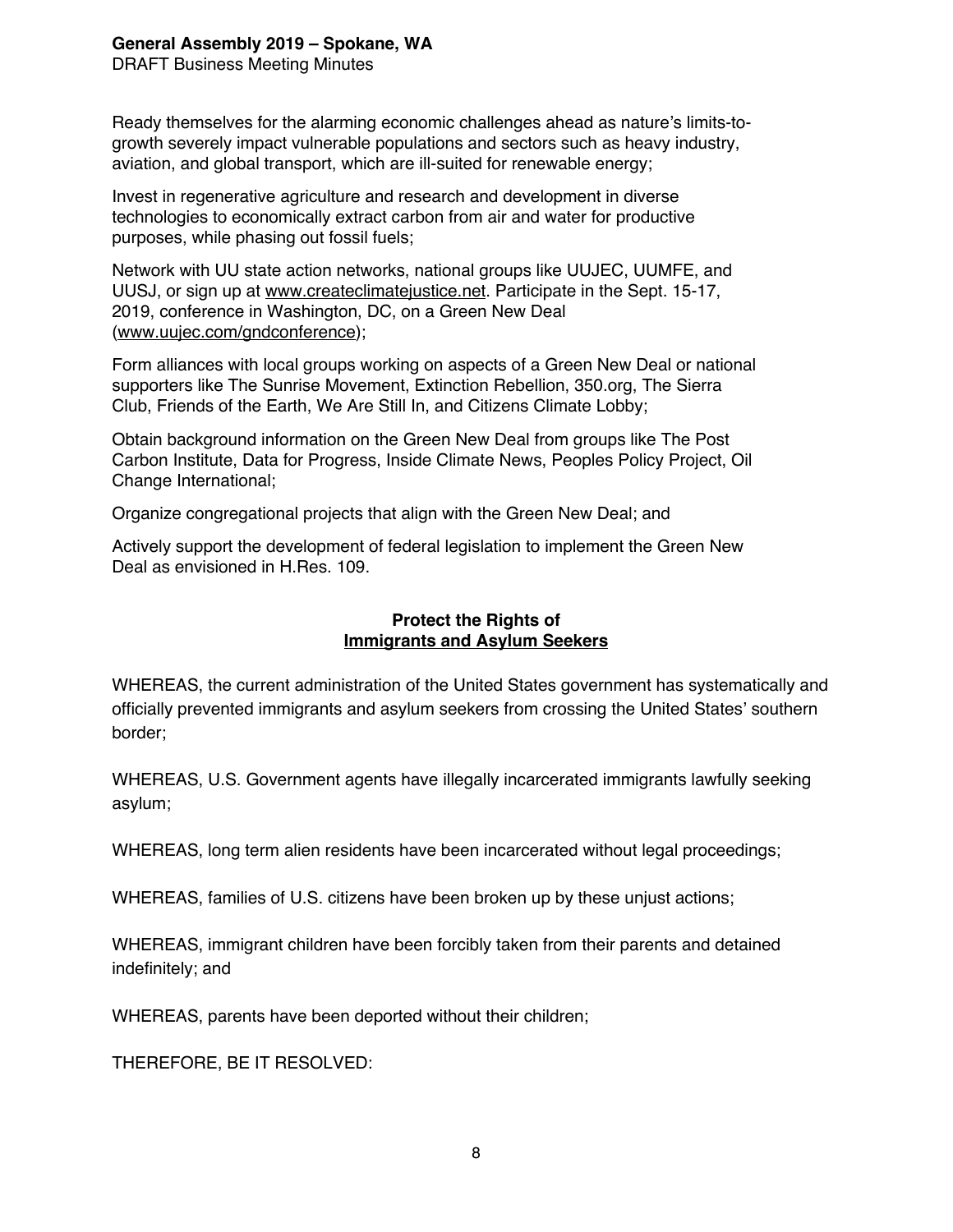DRAFT Business Meeting Minutes

That the Unitarian Universalist Association condemns the policies of the U.S. Government regarding the treatment of immigrants and asylum seekers;

That the UUA supports its members and others in their actions to protect and assist immigrants and asylum seekers in their attempts to lawfully enter and/or remain in the United States; and

That the UUA encourages its members to communicate with their Congressional representatives and condemn the policies of the Administration.

## **Support Our First Amendment Right to Boycott on behalf of Palestinian Rights**

WHEREAS, the movement for Palestinian human rights has grown stronger in recent years with student groups, faith groups, unions and academic associations all supporting Palestinian justice, and in many cases calling for boycotts of and divestment from corporations complicit in violation of Palestinian human rights;

WHEREAS, this growth in support for Palestinian rights has led to a backlash from those who are threatened by criticism of Israel, a backlash that has included legislation aimed at intimidating or even criminalizing participation in boycotts directed at changing Israeli behavior;

WHEREAS, divestment is a type of boycott the legislation seeks to bar;

WHEREAS, since 2014, over 100 measures targeting the use of boycotts in support of Palestinian rights have been introduced at local, state and federal levels;

WHEREAS, twenty-seven states have adopted laws prohibiting such boycotts, and members of Congress have proposed similar bills, the most extreme of which call for prison sentences of up to twenty years and fines of one million dollars (see https://palestinelegal.org/righttoboycott);

WHEREAS, this massive effort to pass anti-boycott legislation is disturbing given that the US Supreme Court held in 1982 that boycotts are a form of free speech protected by the First Amendment *(NAACP vs Claiborne Hardware);*

WHEREAS, federal courts in Kansas, Arizona and Texas have recently declared certain antiboycott laws unconstitutional;

WHEREAS, the proponents of this anti-boycott legislation are not really concerned about the constitutionality of the laws because they know that cases on appeal often take years to reach the Supreme Court, and that in the meantime, their legislation will serve to frighten those wishing to support Palestinian human rights with the time-honored, non-violent and constitutional means of boycotts;

WHEREAS, while the anti-boycott efforts are directed today at supporters of Palestinians, tomorrow they could be directed at supporters of farm workers, Black Americans, indigenous people, immigrants, LGBTQIA people or prisoners; and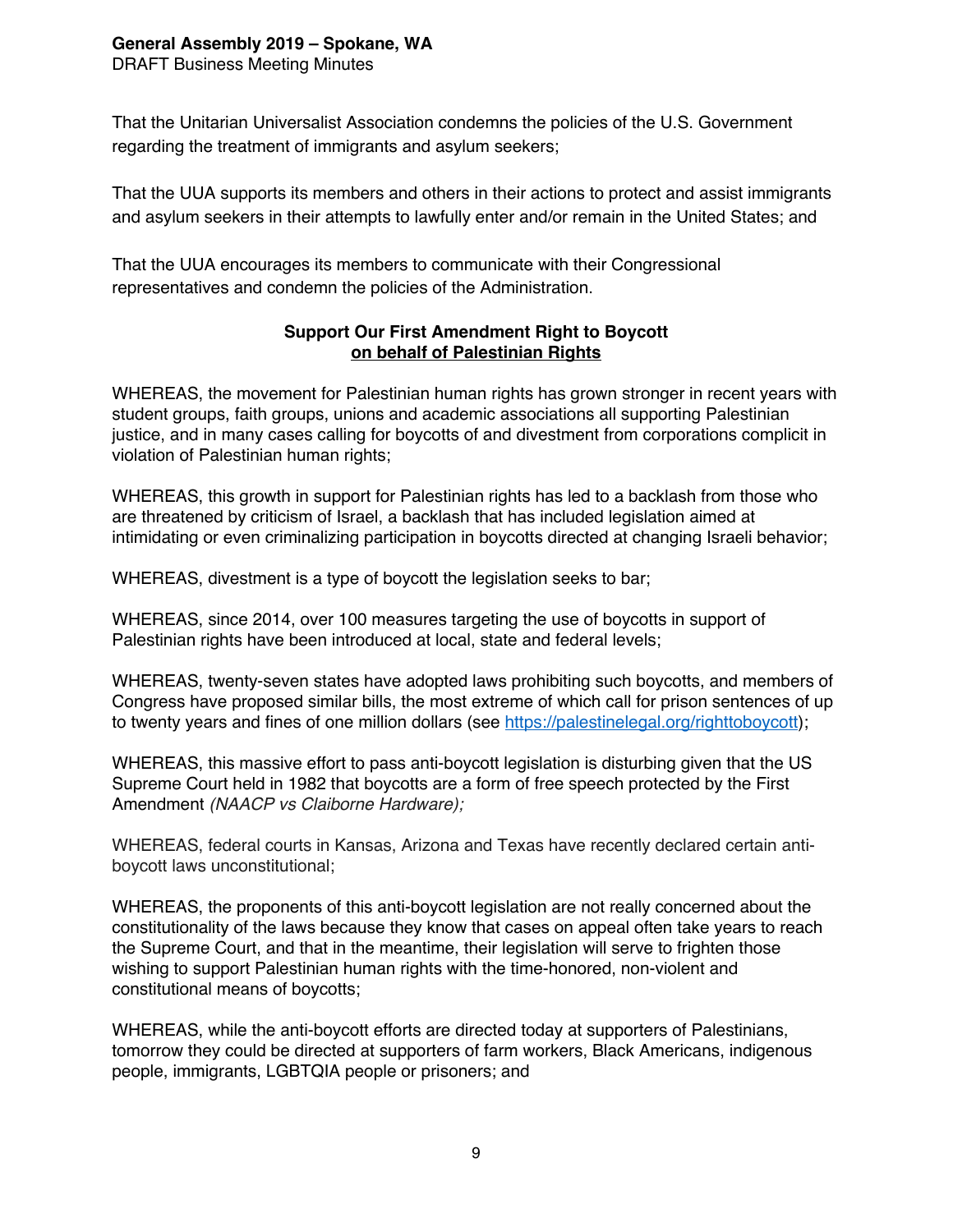DRAFT Business Meeting Minutes

WHEREAS, broad opposition to these anti-boycott laws should be based on their unconstitutional, anti-democratic character and separate from one's views concerning how to support Palestinians;

THEREFORE, the General Assembly 2019 calls on the UUA and UU organizations to oppose anti-boycott laws by reaching out to their representatives at state and federal levels; and on Unitarian Universalists to sign UUJME's petition calling on Congress to oppose anti-boycott legislation (see https://tinyurl.com/defendrighttoboycott) or collect signatures via a paper version https://tinyurl.com/defendrighttoboycott-paper and mail them to the indicated address.

#### **Statement of Conscience**

The Assembly adopted by a vote of two-thirds or more the following Statement of Conscience titled "Our Democracy Uncorrupted," arising from a congregational study/action issue:

#### **Our Democracy Uncorrupted**

*America begins in black plunder and white democracy, two features that are not contradictory but complementary.*

-*Ta-Nehisi Coates*

Democracy in the United States has always been compromised. At the Nation's very founding, participation in governance was almost entirely limited to white male landowners. Wealth was created from those excluded: land seized from indigenous peoples who were forcibly assimilated or removed and/or exterminated; and labor exploited from enslaved Africans, indentured servants, immigrants, prisoners, the working poor, and women and children. Compounding this corruption is the existential threat of a global climate crisis that our current federal government is failing to address. The impact of this crisis will fall most heavily on lowincome communities of color. Dr. Martin Luther King Jr., echoing Unitarian minister Rev. Theodore Parker, said, "The arc of the moral universe is long, but it bends toward justice." We can no longer wait for that to happen. We must act to bend that arc now or face the unthinkable consequences of a destroyed environment and unlivable planet. If we are to rise to the moral challenge inherent in the climate crisis, we must embrace the struggle to achieve an uncorrupted democracy.

As people of faith committed to "the right of conscience and the use of the democratic process within our congregations and in society at large," we must continuously strive toward uncorrupted democracy. As a means to an end, democracy organizes decision-making among diverse people and preserves stability while balancing competing interests. But democracy is not merely a means. It is an end in itself, an ethical ideal, a moral and spiritual way of relating to one another. Sadly, many of our democratic institutions have been corrupted into being merely a means for giving powerful interests the appearance of legitimacy.

The promise of democracy is for a life that fashions us as the people we want to be. Terry Tempest Williams calls us to be resolute and courageous in our trust: *"*Can we be equitable? Can we be generous? Can we listen with our whole beings, not just our minds, and offer our attention rather than our opinions? And do we have enough resolve in our hearts to act courageously, relentlessly, without giving up – ever – trusting our fellow citizens to join with us in our determined pursuit of a living democracy?"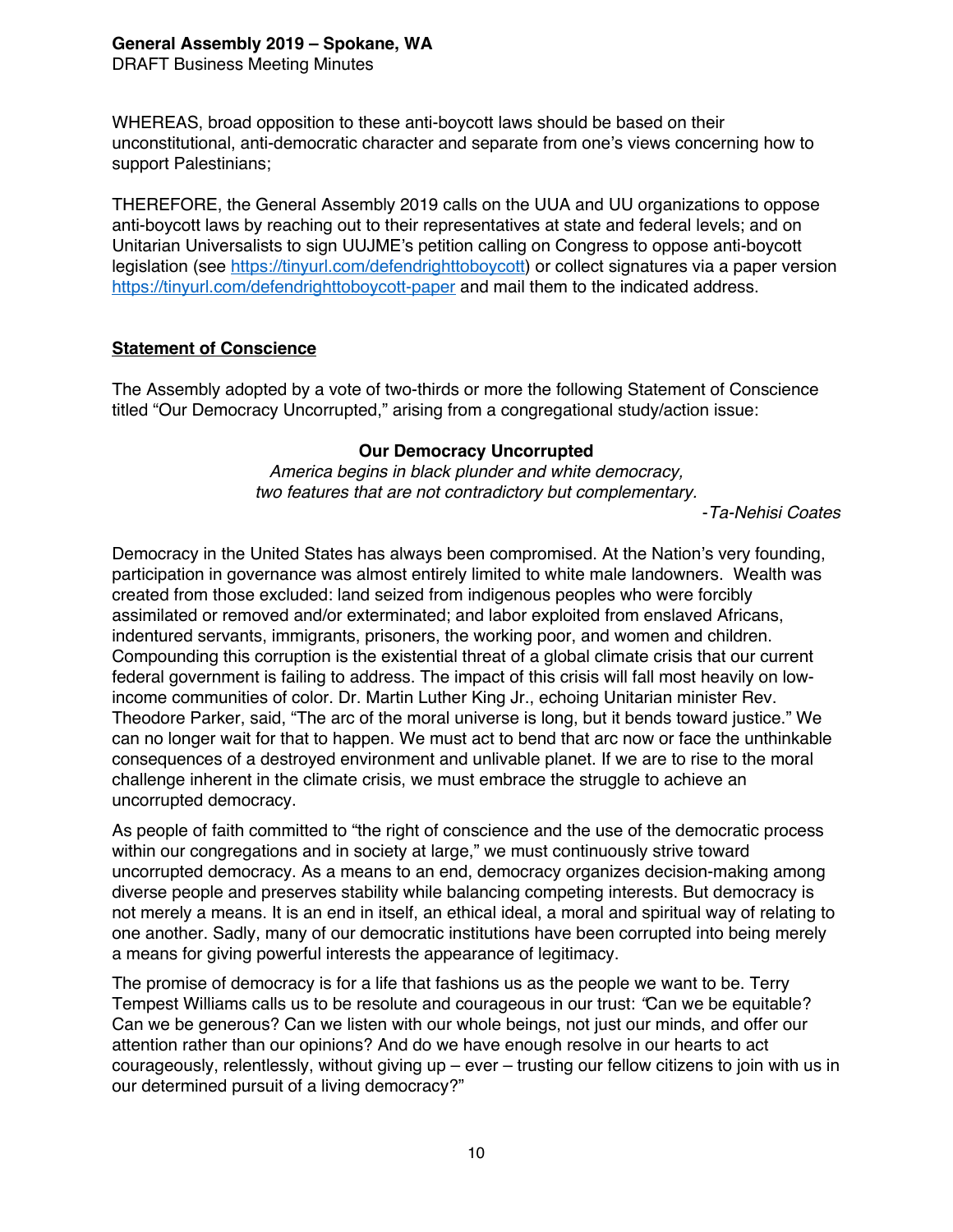DRAFT Business Meeting Minutes

Government by and for the people formally entails majority rule, with the majority's power limited by protection of the rights of those in the minority. Democratic government should include:

- universal voting rights that lead to and encourage higher voter participation rates:
- free, fair, competitive, and regular elections;
- beyond voting, accessible and meaningful channels of political participation open to all such as town meetings;
- access to accurate information and diverse media;
- policies and processes accountable to the voters, not to special interests;
- basic individual liberties that include freedom both of and from religion, freedom of press and speech, and the right to engage in humanitarian aid, boycotts and divestment;
- ! leaders who reflect the racial, ethnic, gender, sexual orientation, ability status, and class diversity of the population and who truly represent the people;
- an independent judiciary and adherence to the rule of law;
- policies implemented by those duly authorized;
- freedom from influence of foreign or external powers; and
- freedom from the undue influence of corporations and money.

Democracy is not only a series of rules and systems, it is the culture and commitments of the people and of those entrusted with carrying out the will of the people. A truly democratic culture requires:

- ! transparency and radical inclusivity (intentional deep listening, attending to the concerns of the most vulnerable, and caring about inclusion and exclusion);
- ! cooperation, multi-partisanship, and decision-making through consensus-building;
- accountability and accessibility, being responsive to the public good versus special interests;
- ! public officials being held to a high standard of ethical and fiduciary responsibility; and
- respecting and defending the rights and needs of those in the minority.

The Nation's founding documents expressed inspiring ideals of democratic equality. Unequal valuation, however, has undermined our country's prospects for living the promise of true democracy: white people are valued more than people of color, men more than women, the rich more than the poor, cisgender and heterosexuals over LGBTQ+. These valuations, enshrined in law and custom, amplify the power of the advantaged and the advantages of the powerful, and continue to undercut our expressed ideals.

The 13th, 14th, and 15th Amendments of 1865-1870, the 17th Amendment of 1913, the 19th Amendment of 1920, and civil rights legislation in the 1960s expanded voting rights. Yet, our laws and systems continue to protect privilege and maintain value gaps. White supremacist values and practices permeate the United States' 400-year history. They continue today through policies that disproportionately lower voter participation and reduce representation among peoples of color, people with low income, young adults, people with disabilities and other disadvantaged people. Such policies include denial of voting rights for people convicted of felonies, voter ID requirements, and restrictions on early voting opportunities. In addition, gerrymandering in certain states has limited the electoral power of people of color and of less powerful political parties. It can also move legislators further to the extremes, reducing their desire to cooperate or compromise.

The outsized influence of wealthy individuals and corporations on elections, always a corruption of democracy, has worsened in recent decades. The costs of campaigning in the United States have skyrocketed, increasing legislators' debt to large donors. This outsized impact of wealth among other factors has created a narrow two party system, excluding vibrant progressive,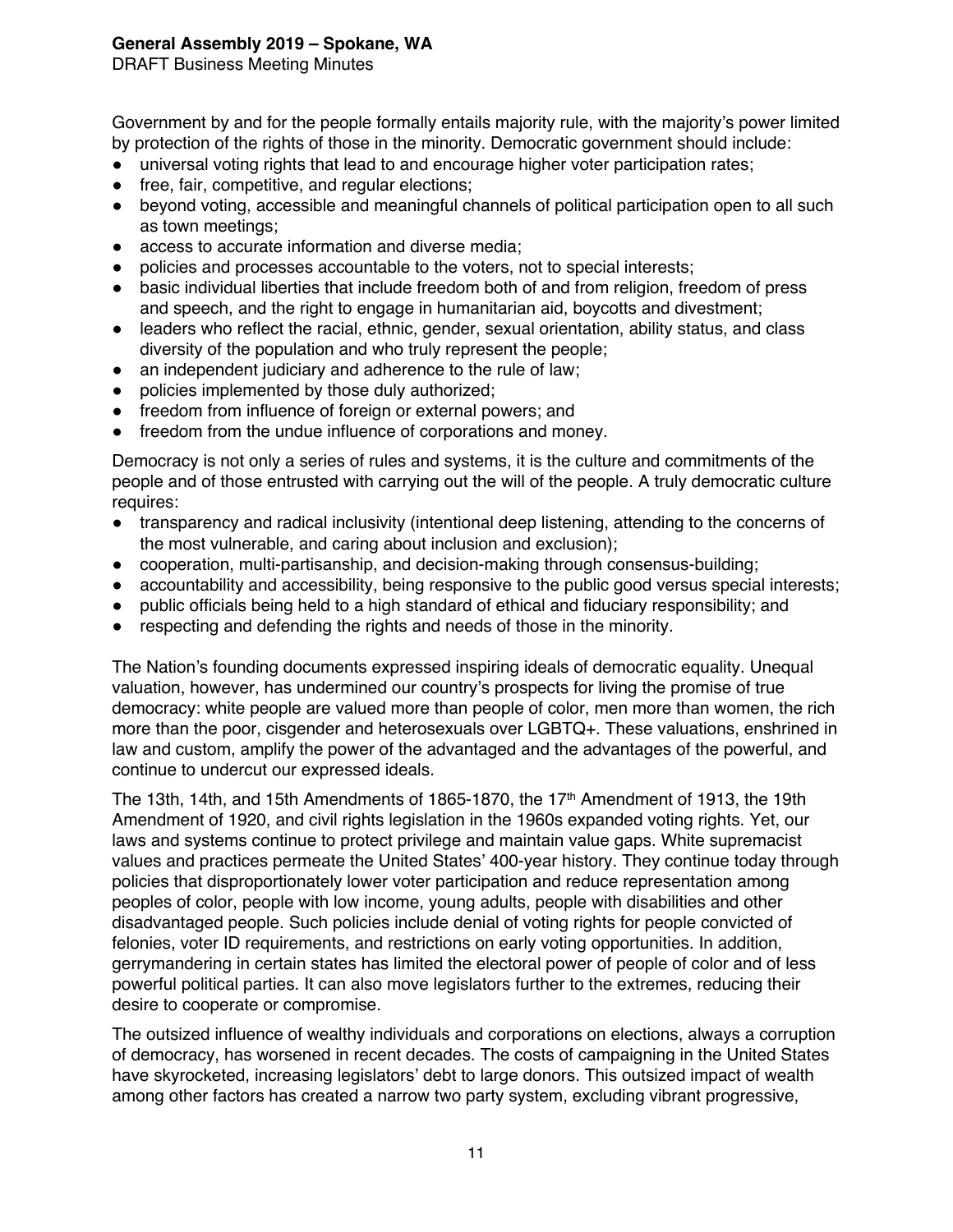DRAFT Business Meeting Minutes

socialist, and labor movements. Additionally, Supreme Court decisions struck down attempts to limit the influence of money in politics: *Buckley v. Valeo* (1976) ruled that spending is a protected form of speech, and *Citizens United* (2010) ruled that because corporations are people, their campaign spending is protected free speech and may not be restricted. Fixing our democracy requires examining how structural racism, sexism, money, environmental exploitation, militarization, and other systemic forms of oppression contribute to accumulation of wealth and consolidation of political power.

At the Association level, Unitarian Universalists also fall short of democratic ideals. The cost and time required to participate in our annual General Assembly exclude many from associationlevel decision-making. Our business procedures sometimes limit important conversations. The formal procedures often feel cumbersome; they are rooted in parliamentary rules that reflect a competitive orientation. Informal procedures have not addressed the problem. Excluding people of color from the creation of processes has distanced them from engagement. Informal systems rely on organizational cultures that not everyone has knowledge of or is able to access. Congregations vary in governance and decision-making processes. Our organizational styles vary from leader-oriented with defined hierarchies to more collaborative leadership with changing roles. At both the Associational and congregational levels, realizing true democracy requires expanding to include more diverse voices.

## **Theological/Religious Grounding**

*"We the member congregations of the Unitarian Universalist Association covenant to affirm and promote . . . the right of conscience and the use of the democratic process within our congregations and in society at large."* 

Two phrases here warrant attention: *Within our congregations.* The 1648 Cambridge Platform laid the foundation for Unitarian Universalist polity, establishing the autonomy of congregations. Congregational polity puts democratic practice at the center of governance. Our shared religious life depends on honoring every member's voice and vote.

*Society at large*. Our religious commitments extend beyond our congregations' walls. Excluding our neighbors' voices impoverishes our souls; hearing all voices expands our spirits. Our faith calls us to live into the requirements of real democracy.

Our theology locates healing and wholeness in relationship, in contrast to a theology of sin that sees human nature as fundamentally corrupt. Our tradition locates hope for addressing social problems not in the suppression of basic sinfulness but in being open to diverse perspectives and building connections. Another source of our religious movement is the Protestant Reformation's response to the corruption of a church that sold the promise of heaven for a price. Today we face the parallel corruption in which power, rather than heaven, is sold to those who meet the price.

#### **Actions We Could Take**

Achieving the ideals of our faith related to democracy requires new approaches for mobilizing power and influence. This means engaging in radical truth-telling, intersectional organizing, and naming the forces that resist democratic reforms. A truly inclusive democracy challenges the exploitation of peoples and natural resources by corporate and political power. Our collective future calls us to participate in what Unitarian theologian Rev. James Luther Adams named "the prophethood of all believers."

Individuals can take actions such as the following: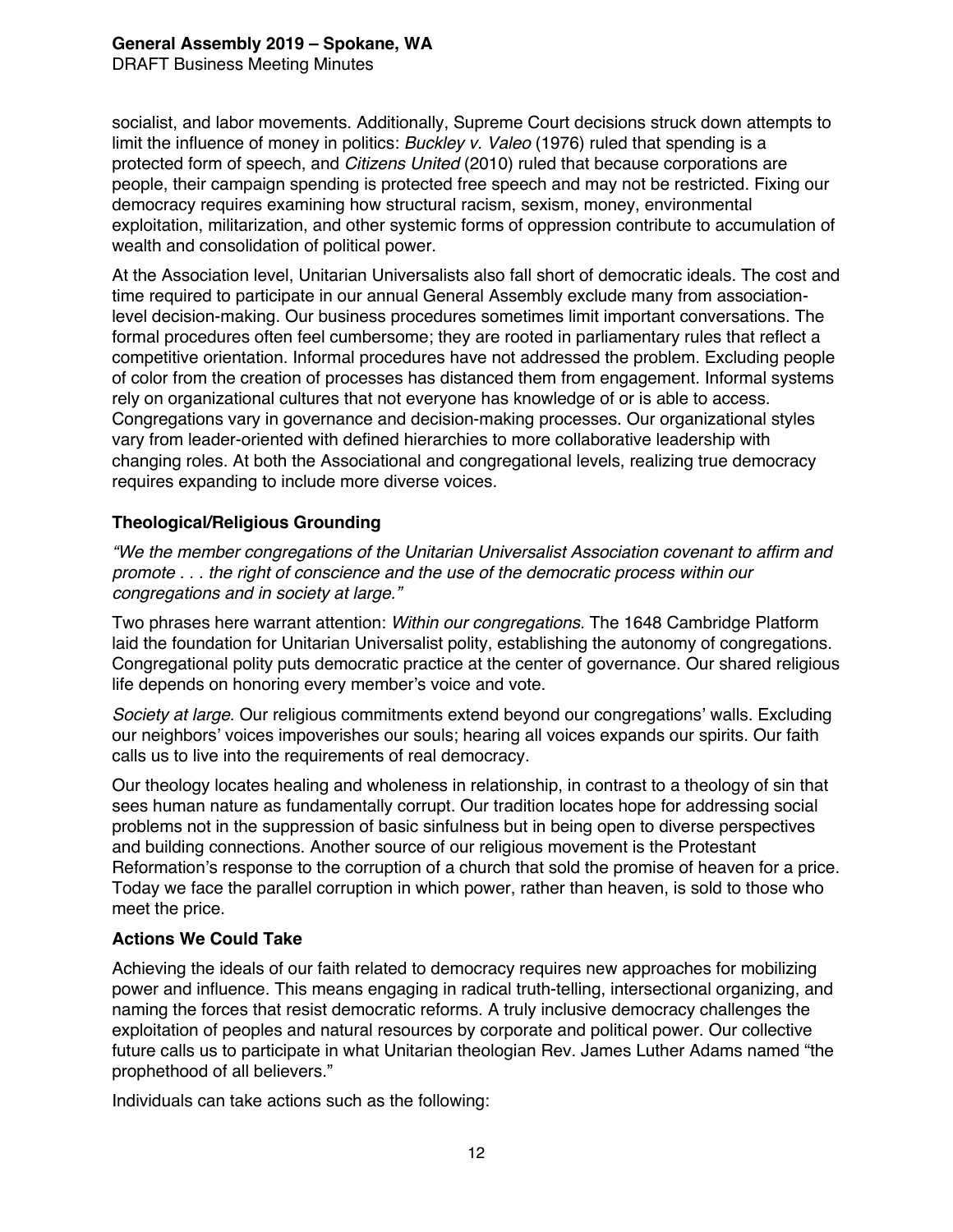DRAFT Business Meeting Minutes

- Conduct a personal democracy audit. Review relationships with systems that perpetuate consolidation of wealth and power, i.e. investment choices.
- Seek out varied and reliable sources of information.
- ! Work with community leaders to do participatory budgeting in all levels of local and state government.
- ! Work with community leaders or organizations or assemblies to craft electoral platforms and run supportive candidates.
- ! Support electoral justice campaigns led by community organizers of color with voter registration, particularly among underrepresented populations.
- Contribute time, talent, and money to democracy-building efforts and to non-profit civic organizations that represent economically oppressed or marginalized people.
- Direct action toward democratic reforms and integrity through rallies, community organized events, advocacy and contacts with elected officials. Specific goals include:
	- $\circ$  public financing of campaigns including independent and third-party candidates, elimination of corporate donation, and establishment of a small donor matching system;
	- $\circ$  expanding ballot access, i.e. early voting, access to polling places, same day voter registration, permanent mail ballot list, and automatic voter registration;
	- o eliminating the electoral college;
	- $\circ$  ensuring voting integrity with paper ballot backups;
	- $\circ$  eliminating gerrymandering, partisan redistricting, and other forms of voter suppression;
	- $\circ$  allowing people with felony convictions to vote;
	- o implementing ranked choice and/or proportional voting;
	- o reinstating the 1965 Voting Rights Act provisions, and strengthening the Federal Elections Commission; and
	- $\circ$  amending the Constitution to overturn corporate constitutional rights and money as speech.

Congregations/covenanted communities can take actions such as the following:

- Conduct a congregational democracy audit that includes any practices that continue to sustain white privilege and income inequality. Take action to address findings.
- Organize action groups based on the needs of democratic reform and investigate how structural racism, sexism, classism, environmental degradation, and militarization have driven the accumulation of wealth and political power.
- ! Partner with other UU congregations and with other faith communities, non-profits, and unions to work on democratic reforms.
- ! Support the Declaration for American Democracy campaign for comprehensive federal and state democracy reform.
- ! Organize advocacy initiatives such as postcards, social media campaigns, rallies, sit-ins, petition drives, and other forms of direct action in support of democratic reforms.
- ! Sponsor educational forums about factors contributing to the corruption of democracy.
- ! As part of the offering or special collections, ask for funds to support democracystrengthening efforts.
- Adopt resolutions supporting democratic reforms including overturning constitutional rights and money as speech.
- Collaborate with ongoing UU-related partnerships such as UUSJ's "Write Here! Write Now!" campaign for democracy reform.
- Include children and youth of the congregation in conversations and invite them to join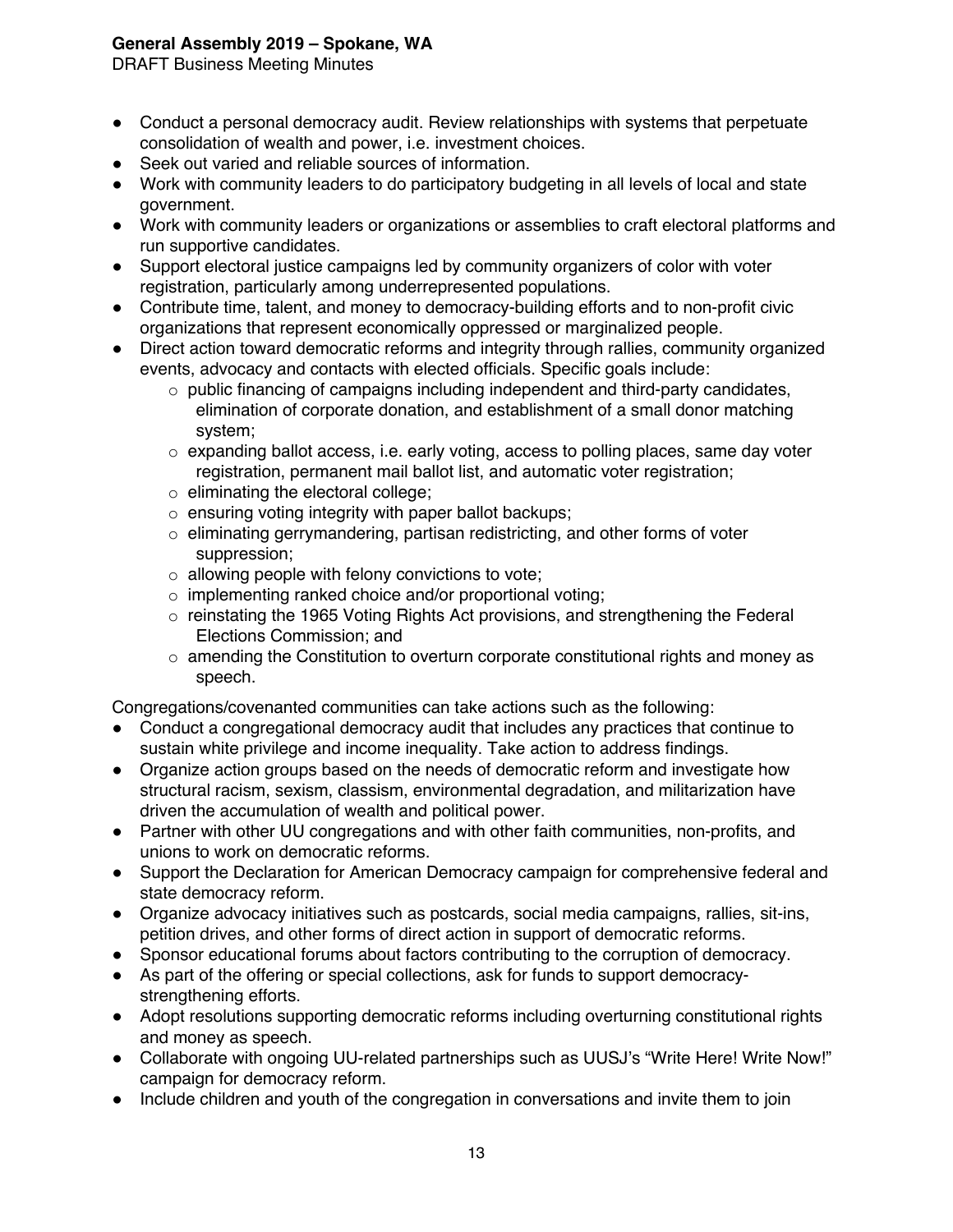DRAFT Business Meeting Minutes

## actions.

Clusters, districts, or state legislative ministries can take actions such as the following:

- ! Advocate for state level democracy reform legislation, voter rights, access, and participation as advocacy priorities.
- Create and publish report cards on state or local legislators' records on campaign financing and issues impacting voter rights, access, and participation.
- Host non-partisan forums that alert congregations and the public to issues related to democratic processes, and information about issues and candidates.
- Connect congregations that are advocating for democratic reform at the state, local or national level.
- ! Use a variety of advocacy tools including media communications, social media, and meetings with legislators to advocate for issues such as voting rights for people with felony convictions, campaign finance reform, and election security.
- ! Study gerrymandering issues within the state and advise advocates about recommended actions to ensure fair representation.
- Monitor and work to prevent privatization efforts and insist on accountability from existing contractors that provide services, such as, private prisons, schools, and "welfare to work" programs.
- Support efforts to end the Electoral College and in the interim urge states to allocate their electoral votes to the Presidential candidate who won the popular vote.

The UUA can take actions such as the following:

- Conduct periodic association-wide democracy audits that include any practices that continue to sustain any structures of oppression and disenfranchisement including white supremacy, ableism, sexism, and classism. Take action to address the findings.
- ! Provide for member congregations resources that promote effective democratic engagement.
- ! Actively explore opportunities for virtually engaging more Unitarian Universalists in the Association's governance.
- Continue refining the Association's collective democratic decision-making processes with tools such as ranked and proportional voting.
- ! Encourage leaders of the UUA and other faiths to join the Interfaith Caucus of Move to Amend https://movetoamend.org/interfaith-caucus.
- Invest in state legislative ministries and advocacy at the national level.
- ! Participate in the democracy-supporting movements such as WeDemandDemocracy.org.
- ! Participate in interfaith and multiracial coalitions and other social justice groups that work toward achieving democratic reforms.
- Follow the lead of communities of color advocacy and political action groups including the cultivation of candidates for elected office.
- Advocate for democratic reforms, including the limiting of money in politics and amending the constitution to eliminate corporate constitutional rights and money as speech.
- ! Advocate for the elimination of the Electoral College.
- Advocate for the protection of constitutional rights including the right to engage in humanitarian aid, to boycott and to divest.

Rev. Barbara Pescan expressed both our debt and our ongoing responsibility to preceding generations: "Because of those who came before, we are; in spite of their failings, we believe; because of, and in spite of the horizons of their vision, we, too, dream." The Nation's founders pointed in the direction of a horizon they themselves could not see. It falls now to us to make